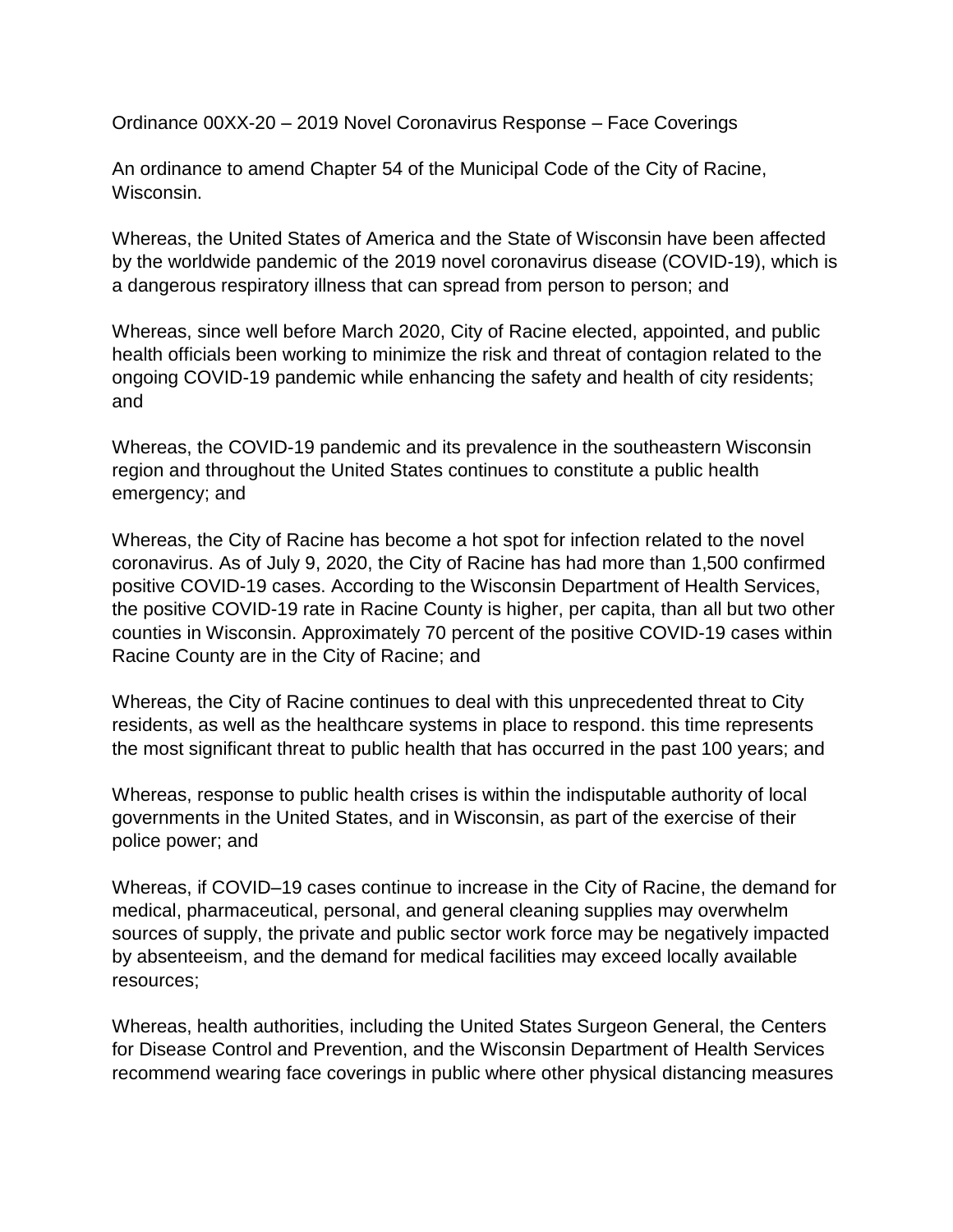are difficult to maintain to help prevent the spread of COVID-19 from symptomatic or asymptomatic carriers to others; and

Whereas, wearing a mask or face covering in public is the easiest and most effective way to protect each other and help keep businesses and the economy open; and

Whereas, there exists a continuing public health emergency within the City of Racine as contemplated by in Wisconsin Statutes sections 323.11 and 323.14(4) and Racine Ordinance section 34-1.

NOW THEREFORE, the Common Council of the City of Racine, Wisconsin, do ordain as follows:

Part 1: Chapter 54, Article II, Section 54-35, of the Municipal Code of the City of Racine, Wisconsin, is created as follows:

Sec. 54-35. – Wear of face coverings

- (1) Definitions. As used in this section, the terms below shall have the following meanings:
	- a. "Face covering" means a uniform multi-layer piece of cloth, fabric, or other material that securely covers a person's nose and mouth and remains affixed in place without the use of one's hands. Face Coverings include, but are not limited to, bandanas, medical masks, cloth masks, scarves, and gaiters, provided that they are worn such that they securely cover the person's nose and mouth.
	- b. "Public space" means any indoor or outdoor space that is open to the public. This does not include any private residence, private residential property, or private offices or workspaces that are not open to customers or to public visitors.
- (2) Use of Face Coverings.
	- a. All persons in the City of Racine shall have possession of a face covering when the person leaves home or other place of residence and shall cover their mouths and noses with a face covering when:
		- i. In any indoor public space.
		- ii. In any outdoor public space and within six feet of any other person who is not a member of the person's family or household.
		- iii. Riding on public transportation or riding in a taxi, private car service, or ride-sharing vehicle.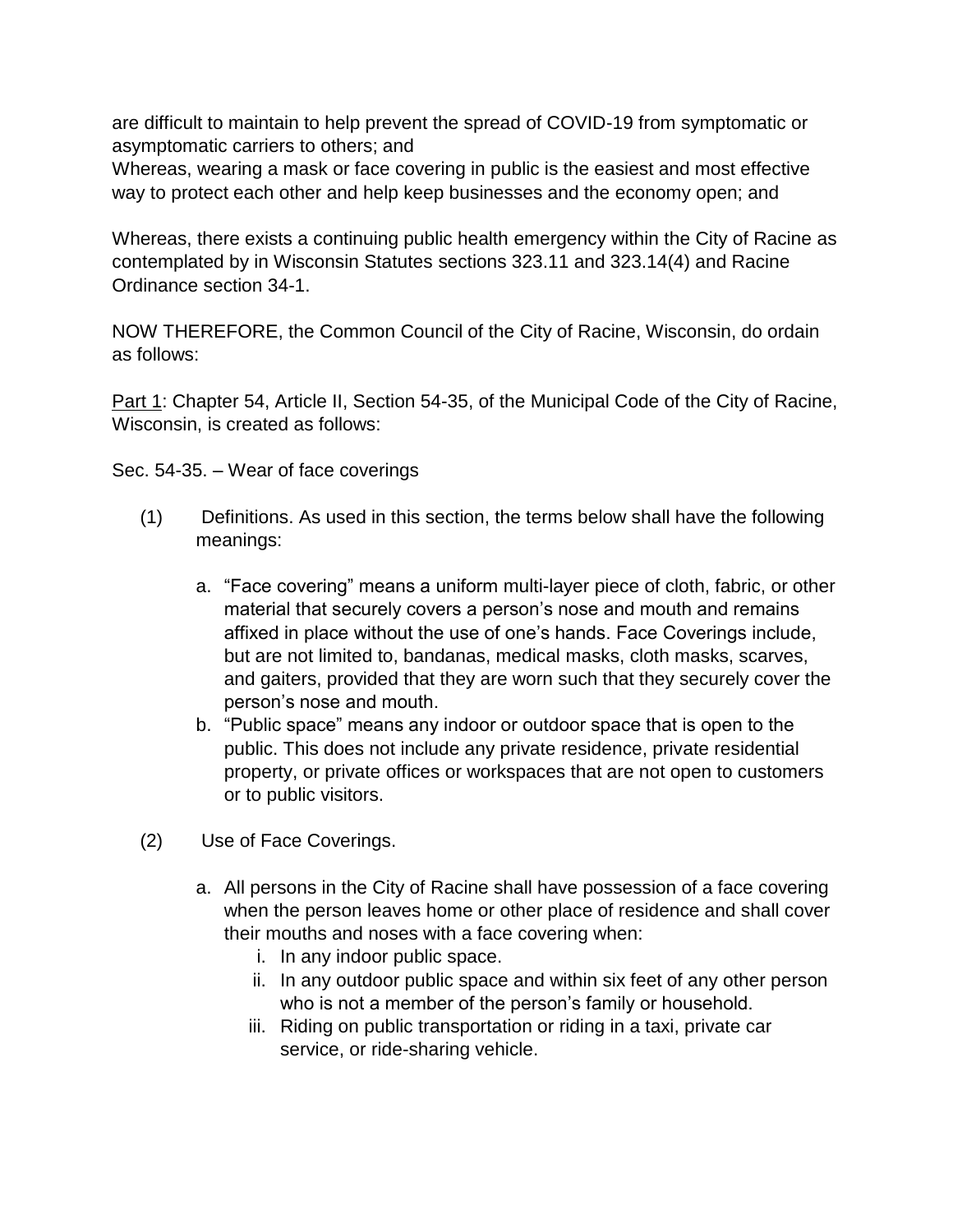- b. All businesses, organizations, and non-profit entities within the City of Racine shall require all employees, customers, visitors, members, or members of the public to wear a face covering when:
	- i. Employees are working in any space visited by customers or members of the public, regardless of whether customers or members of the public are present at the time.
	- ii. Employees who are working in any space where food is prepared or packaged for sale or distribution to others.
	- iii. Customers, visitors, members, or members of the public are in a facility managed or operated by the business, organization, or entity.
	- iv. Employees are in any room or enclosed area where other people, except for members of the same family or household, are unable to maintain a six-foot distance except for infrequent or incidental moments of closer proximity.
- c. Exemptions. Face coverings shall not be required:
	- i. For children aged four years or under
	- ii. Persons who fall into the Centers for Disease Control and Prevention's guidance for those who should not wear face coverings due to a medical condition, mental health condition, developmental disability, or are otherwise covered under the Americans with Disabilities Act.
	- iii. Persons who have upper-respiratory chronic conditions.
	- iv. Persons who are hearing impaired, or communicating with a person who is hearing impaired, where the ability to view a person's mouth is essential for communication.
	- v. Persons who are obtaining a service involving the nose, mouth, or face for which temporary removal of the face covering is necessary to perform the service.
	- vi. Persons who are seated at a restaurant or other establishment that offers food or beverage service, while they are eating or drinking, provided they maintain a six-foot distance between individuals, not including individuals who are members of the same family or household or are seated together, with only infrequent or incidental moments of closer proximity, such as persons walking or passing by.
	- vii. Persons for whom wearing a face covering would create a risk to the person related to their work, as determined by local, state, or federal regulations or workplace safety guidelines.
	- viii. Whenever federal, state, or local law otherwise prohibit wearing a face mask or where it is necessary to evaluate or verify an individual's identity.